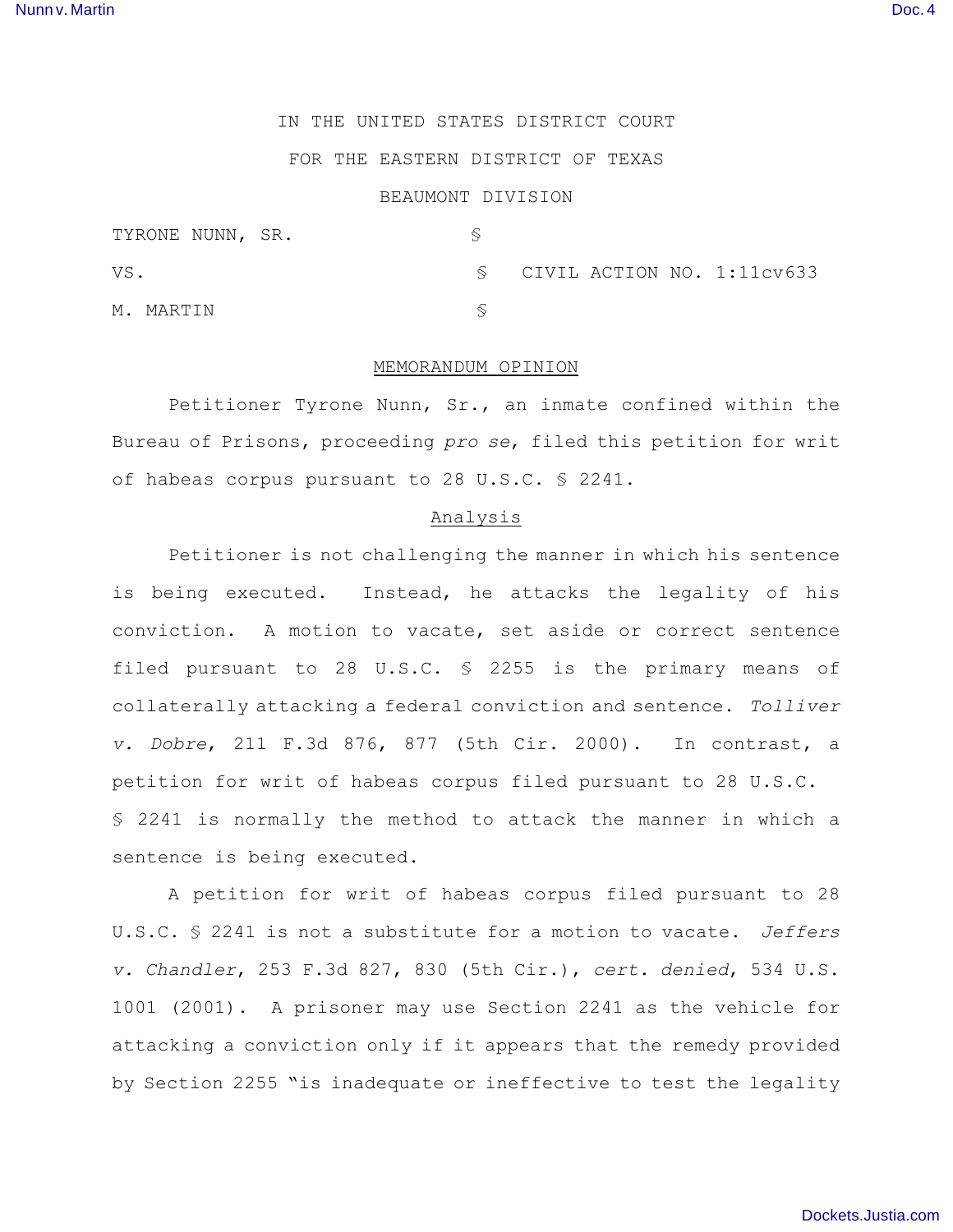of his detention." 28 U.S.C. § 2255. A petitioner bears the burden of proving the inadequacy or ineffectiveness of the remedy provided by Section 2255. *Jeffers*, 253 F.3d at 830. A prior unsuccessful motion to vacate filed pursuant to Section 2255 does not make Section 2255 inadequate or ineffective. *Tolliver*, 211 F.3d at 878.

The United States Court of Appeals for the Fifth Circuit has set forth two requirements a petitioner must satisfy to demonstrate that the remedy provided by Section 2255 is inadequate or ineffective. The petitioner must establish that his grounds for review: (1) are based on a retroactively applicable Supreme Court decision which establishes the petitioner may have been convicted of a nonexistent offense and (2) were foreclosed by circuit law at the time when the ground for review could have been raised in petitioner's trial, direct appeal or initial motion to vacate. *Reyes-Requena v. United States*, 243 F.3d 893, 904 (5th Cir. 2001). In order to satisfy the first prong of the test, the petitioner must show that, based on a retroactively applicable Supreme Court decision, he was convicted for conduct that did not constitute a crime. *Jeffers*, 253 F.3d at 830-31.

Petitioner asserts numerous reasons in support of his contention that he should not be imprisoned. However, as petitioner has not demonstrated he was convicted of a nonexistent offense or that his grounds for review are based on a retroactively applicable Supreme Court decision and were foreclosed by circuit law when they could have been raised, he has failed to satisfy

2